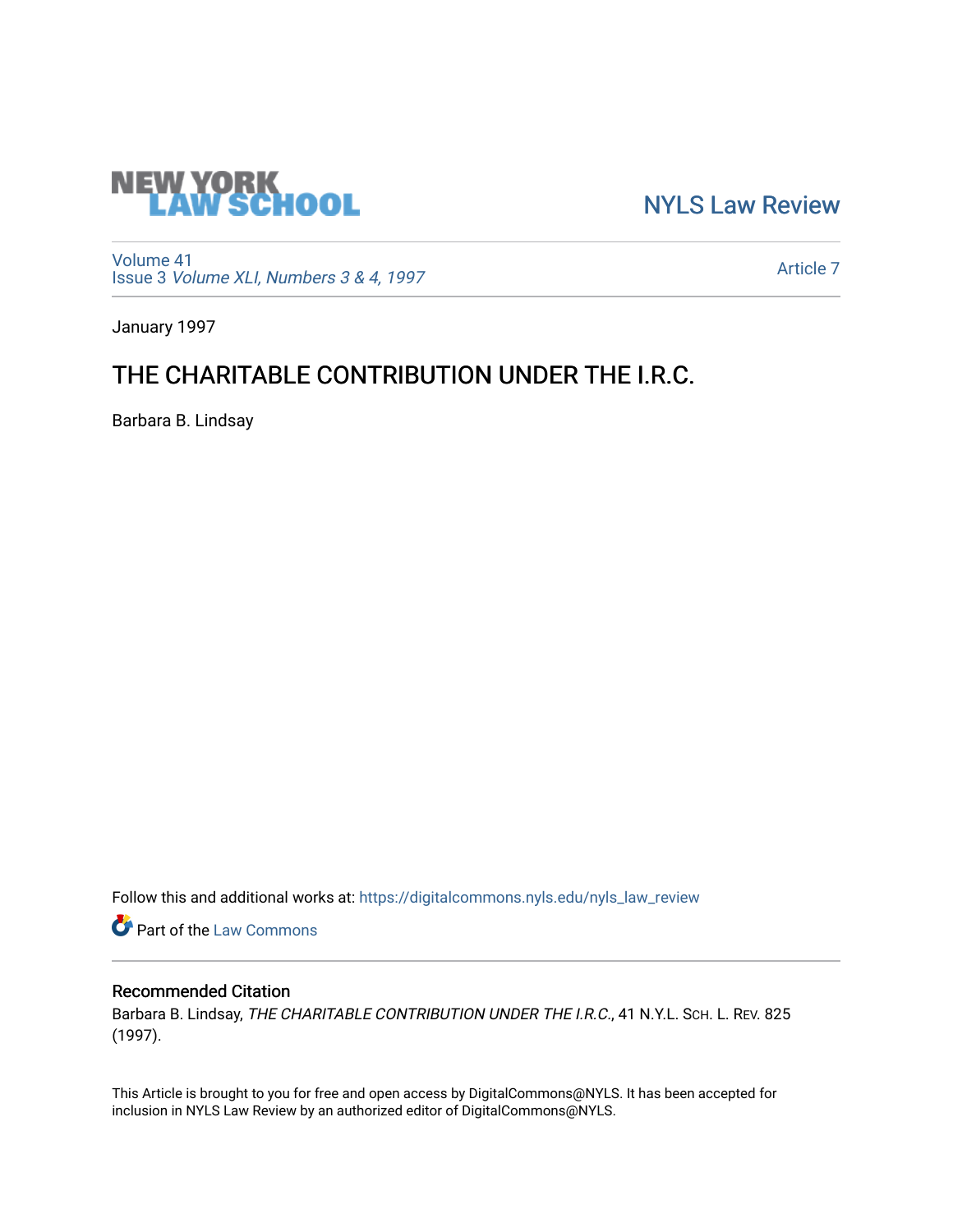## THE CHARITABLE CONTRIBUTION UNDER THE I.R.C.

## BARBARA B. LINDSAY'

Before launching into our discussion regarding the charitable deduction, I cannot resist wondering whether the failure to have Carnegies and Mellons today is more a function of the presence of the income tax rather than the inadequacy of the corporate deduction for charitable giving, however, I do not have an answer to that right now.

It is interesting, historically, with the federal government de-funding many programs, we have come almost full circle. From the point of view of the individual tax-exempt organization, whether it is a homeless shelter, a substance-abuse facility, or a cultural organization, it is going to be looking more and more to the corporate donor-the corporate philanthropist, if you will-to provide the funds to fuel those thousand points of light.<sup>1</sup> That brings us back to the situation that existed in 1935,<sup>2</sup> when the corporate charitable deduction was first established.<sup>3</sup> That is all **I** am going to say about policy because my perspective is primarily that of a practicing lawyer who represents all types and sizes of nonprofit organizations, and if I talked to them about their concerns regarding corporate philanthropy, they would not begin asking policy questions. They would ask how to get more corporate donations, how to keep getting them, and how to use them to leverage their other donations through matching programs and good publicity.

I am here to talk 'Tax 101' regarding the charitable deduction, which will provide a useful foundation to understanding the policy arguments that will follow. Section 170(a) of the Internal Revenue Code provides a

*2. See* F. EMERSON ANDREWS, CORPORATION GIVING 36-39 (1952) (describing how private agencies provided relief to the needy in the depression years before federal and state relief programs took effect, and before the Internal Revenue Act of 1935 provided corporations with a charitable deduction).

*3. See* **HAYDEN** W. SMITH, COUNCIL FOR FIN. **AID** TO EDUC., A PROFILE OF CORPORATE CONTRIBUTIONS 7 (1983) (stating that an amendment in 1935 to the Internal Revenue Code provided an allowance for the deduction of corporate charitable contributions).

<sup>\*</sup> Visiting Lecturer, Yale Law School; Partner, Stein & Lindsay, LLC, New Haven & Stamford, **CT.**

*<sup>1.</sup> See* Janny Scott, *Charities Fail to Make Up for Lost Government Funds,* **L.A.** TIMES, Apr. **7,** 1993, at A3 (stating that "'a thousand points of light' cannot be counted on to make up fairly for government cutbacks"). *But see* Gertrude Himmelfarb, *The Victorians Get a Bad Rap,* N.Y. TIMES, Jan. 9, 1995, at **A15** (stating that charities, like those included in President George Bush's thousand points of light campaign, thrive in America).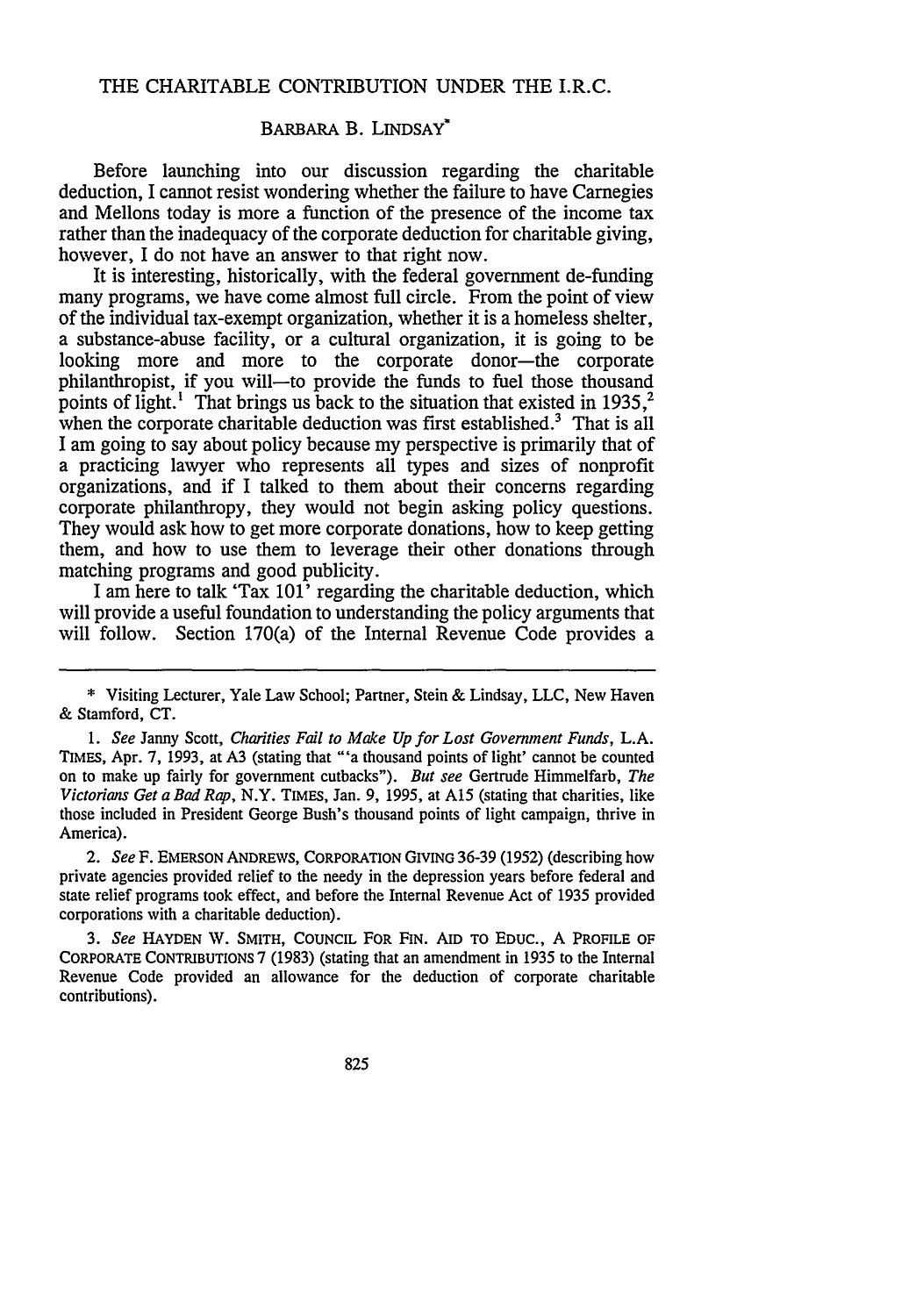charitable deduction for both individuals and corporations.<sup>4</sup> There are some notable distinctions between how individuals and corporations are treated. I am going to go through this on a kind of Type A linear basis. According to the cash flow method of tax accounting, individuals can only take a deduction for a gift made in a specific year.<sup>5</sup> However, with accrual-basis accounting, corporations get the benefit of a special rule that allows a corporation's board, that has approved a charitable gift within a tax year, to actually make the gift up to three months after the close of that year.' To claim their deduction, the gift has to qualify as a charitable contribution under § 170(c) of the Internal Revenue Code.<sup>7</sup> This requires two things: that it be a contribution or a gift, something defined in case law and regulations, but not in the Code itself,<sup>8</sup> and that it be to one of five types of qualifying recipients. <sup>9</sup>

First, not all transfers are gifts. Some transfers are made with the expectation of a financial return and if that is the case, then a transfer is not considered a gift.<sup>10</sup> Those of you taking Tax 101 right now remember that *Commissioner v. Duberstein* makes this point." The Code also requires you to choose your medicine. You cannot take a deduction for an expenditure as an ordinary and necessary business expense merely because it is cut off by the charitable deduction limitations that I will describe.<sup>12</sup>

*4. See* I.R.C. § 170(a) (1994).

*5. See id.* § 170(a)(1) (stating that "[t]here shall be allowed as a deduction any charitable contribution **...** payment of which is made within the taxable year").

*6. See id.* § 170(a)(2)(B) (stating that a corporation may elect to treat a contribution made on or before the 15th day of the third month following the close of the taxable year as paid during such taxable year).

*7. See id.* § 170(a)(1).

*8. See* Hernandez v. Commissioner, 490 U.S. 680, 690 (1989) (stating that "[tihe legislative history of the 'contribution or gift' limitation . . . reveals that Congress intended to differentiate between unrequited payments to qualified recipients and payments made to such recipients in return for goods or services"); see also Treas. Reg. § 1.170A-1(h)(1) (as amended in 1996) (stating that payments made by a taxpayer in consideration for goods or services are not considered contributions or gifts under § 170(c)).

*9. See* I.R.C. § 170(c) (1994).

10. *See* Commissioner v. Duberstein, 363 U.S. 278, 285-86 (1960) (holding that the transfer of a Cadillac from a corporation in return for names of potential customers is not a gift because it was not made out of affection, admiration, charity, or like impulses).

11. 363 U.S. 278, 285-86 (1960).

12. *See* I.R.C. § 162(b) (1994) (denying a deduction "for any contribution or gift which would be allowable as a deduction under section 170 were it not for the percentage limitations, the dollar limitations, or the requirements as to the time of payment, set forth in such section").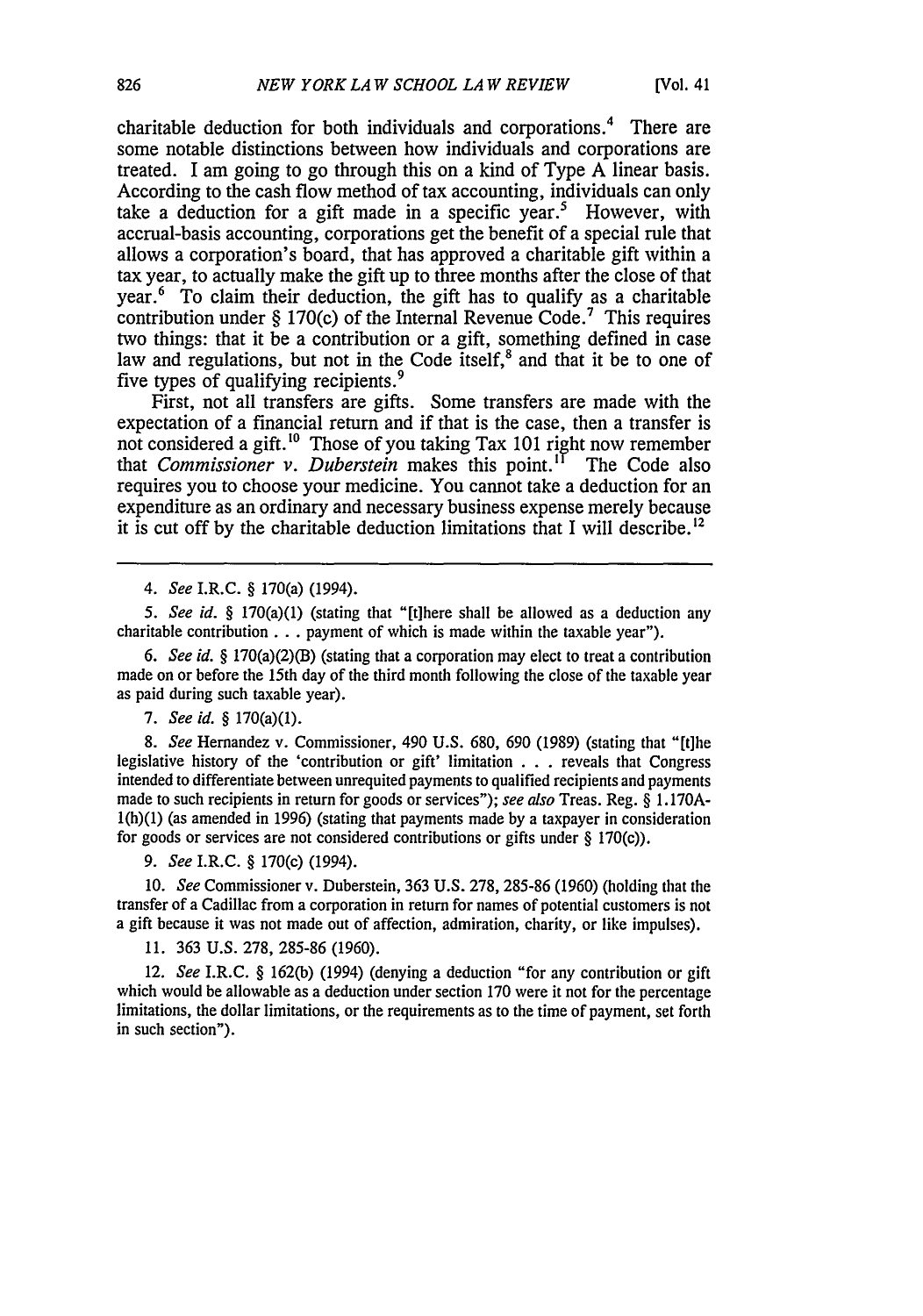The second question that you have to answer in order to decide whether a gift is deductible, is whether the gift is made to a qualifying recipient. $13$  Here, the rules for individuals track closely the rules for corporations, but they are again slightly different. First, you can make a gift to a state, a possession of the United States, or a political subdivision.<sup>14</sup> The most common type of gift to a political subdivision is a gift to a public school or to a volunteer fire department.<sup>15</sup> The language of the second type of qualifying recipient roughly tracks the language of  $§$  501(c)(3),<sup>16</sup> which permits gifts to an organization that is organized and operated exclusively for religious, charitable, scientific, literary or educational purposes, along with some extra categories, such as sports organizations and societies for the prevention of cruelty to children and animals, thrown in.'<sup>7</sup>

Now, as with the definition of  $\S$  501(c)(3), these categories are somewhat broader than they appear to be from the actual words. For example, the category "charitable," covers such broad areas as health care and low-income housing, as well as the more obvious gifts for care of the needy.<sup>18</sup>

The third and fourth types of organizations that qualified gifts can be made to are posts, veterans' organizations and fraternities, lodges, and similar associations.<sup>19</sup> The last category, which I would suspect is one of the rarest, is cemetery associations.<sup>20</sup> Unlike individuals, who have a fully articulated system of limitations on their deductions based upon the type

14. *See id.* § 170(c)(1).

15. *See* Phipps v. School Dist., 111 F.2d 393, 394 (3d Cir. 1940) (identifying school districts as political subdivisions of the state established for the purposes of administering the state's public school system); Scharf v. Commissioner, 32 T.C.M. (CCH) 1247, 1251 (1973) (holding that "[c]ontributions or gifts to a volunteer fire department are deductible under section  $170(c)(1)$  on the ground that the volunteer fire department relieves a political subdivision of the burden of a function normally performed by the municipality").

16. *See* I.R.C. § 501(c)(3) (1994) (stating that organizations that are tax exempt are organizations operated for "religious, charitable, scientific, testing for public safety, literary, or educational purposes, or to foster  $\ldots$  sports competition,  $\ldots$  or for the prevention of cruelty to children or animals").

17. *See id.* § 170(c)(2)(B).

18. *See* Sound Health Ass'n v. Commissioner, 71 T.C. 158, 177-79 (1978) (stating that although the Internal Revenue Code does not define the term charitable, "trusts for the relief of poverty and trusts for the promotion of health, both have been considered charitable").

19. *See* I.R.C. § 170(c)(3)-(4) (1994).

20. *See id.* § 170(c)(5).

<sup>13.</sup> *See id.* § 170(c) (describing five types of qualifying recipients).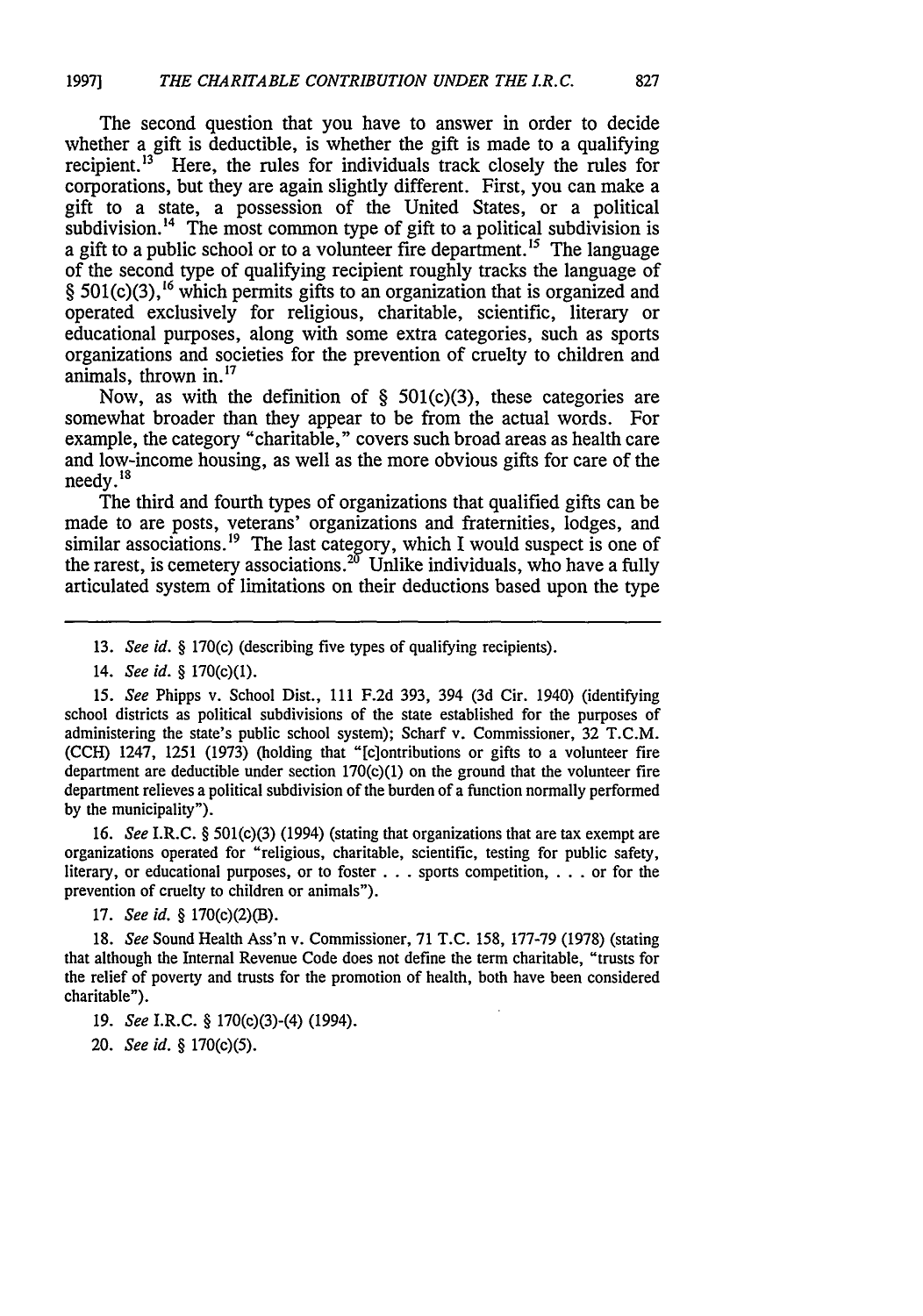of recipient,<sup>21</sup> whether it is a private foundation,<sup>22</sup> and whether it is a contribution of capital gain property,<sup>23</sup> corporations have a fairly simple regime. They can deduct up to ten percent of their taxable income.<sup>24</sup> Fairly enough, this is computed before reduction for the charitable gifts themselves. It is also computed without reference to certain net operating loss carry-backs, $25$  which reinforces Hayden Smith's point that a corporation cannot make a gift if it does not have net income.<sup>26</sup> As with individuals, a carry-forward is available.<sup>27</sup> Corporations that were very generous in 1983, looking towards changes in tax law, had available to them a five year carry-forward that they could use up against unabsorbed parts of their corporate deduction limitations in succeeding years.<sup>28</sup>

A corporate donor has another restriction that does not apply to individual donors. If the corporate donor gives a gift to a foreign entity that is not a corporation, then it cannot claim a deduction when its contribution is used for activities conducted outside of the United States.<sup>29</sup> Reasonably enough, a corporation cannot claim a deduction for funding an organization's unrelated business activities.

Corporations make contributions in ways other than donating money.<sup>30</sup> For example, many corporations in New Haven, Connecticut have so-called community rooms where boards may meet, and where organizations may make presentations. However, under the language of  $\S$  170, gifts of the use of this space are not deductible gifts.<sup>31</sup> There may

24. *See id.* § 170(b)(2) (stating that the total deductions a corporation can make may not exceed 10% of the corporation's taxable income).

*25. See id.* § 170(b)(2)(C).

26. *See* Hayden W. Smith, *If Not Corporate Philanthropy, Then What?,* 41 N.Y.L. ScH. L. REv. 757, 766-67 (1997) (stating that corporations claiming a net loss cannot legally claim any deductions for charitable giving).

27. *See* I.R.C. § 170(d)(2) (1994) (allowing contributions made by corporations in a taxable year in excess of the amount deductible for that year to be deductible for five successive years).

28. *See id.*

29. *See id.* § 170(c)(2) (stating that the contribution or gift to a trust, chest, fund, or foundation will only be deductible if it is used in the United States).

30. *See, e.g.*, Hildy J. Simmons, *Luncheon Speech*, 41 N.Y.L. SCH. L. REV. 1013 (1997).

31. *See* I.R.C. § 170(f)(3)(A) (1994) (stating that contributions, not made by a transfer in trust, of the right to use property which consists of less than the taxpayer's entire interest in such property are not allowed as a deduction under § 170); *see also*

<sup>21.,</sup> *See id.* § 170(b)(1)(A).

<sup>22.</sup> *See id.* § 170(b)(1)(E).

<sup>23.</sup> *See id.* § 170(b)(1)(C).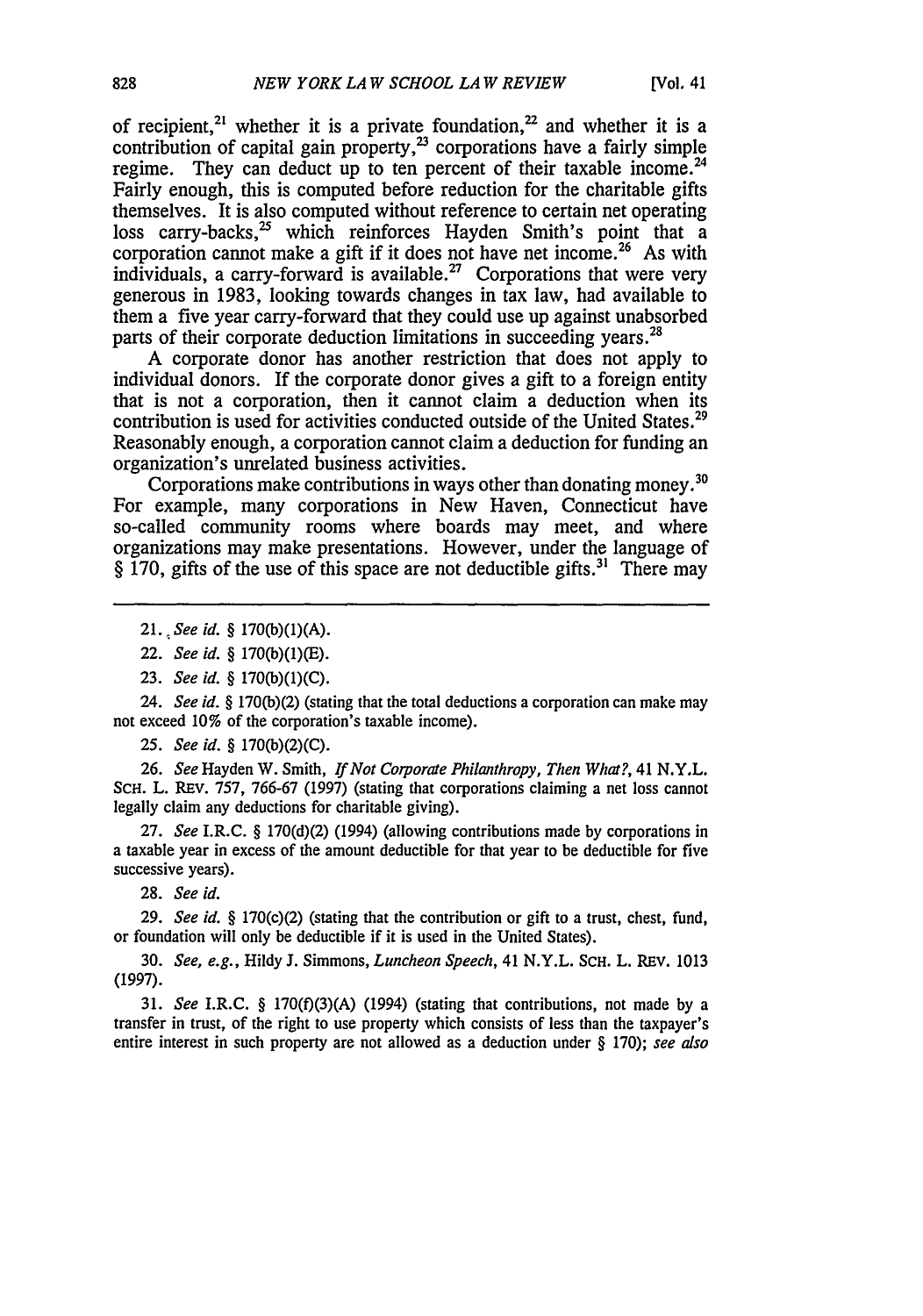be arguments as to whether the costs for that space are deductible as a business expense, under  $\S$  162.<sup>32</sup> However, I am not aware of any challenges to deductions for these gifts. Corporations also provide challenges to deductions for these gifts. executives, secretarial help, and many other kinds of personnel support, to charities. This is also not reflected in the charitable deduction numbers, and may or may not produce an ordinary and necessary business expense deduction.<sup>33</sup> Corporations and individuals are subject to the same cutbacks on the worth of the charitable deduction when they give property that would have produced ordinary income or capital gains,<sup>34</sup> however, there are two special rules provided that are intended to give corporations an incentive to make contributions of inventory or research property.<sup>35</sup> That really sums up the basics of the § 170 rules, but there are two other areas I want to touch on very briefly.

An area of great interest to corporate givers is corporate sponsorship. This was a very difficult topic for the IRS for many years, though it was more difficult from the point of view of the charitable organization. The risk to the charitable organization that received large grants in order to fund a very big corporation bowl or a very big corporation gala event, was that this income would be treated as unrelated business income.<sup>36</sup> Generally, from the perspective of the giver, they had a choice of treating it as an ordinary and necessary business deduction to enhance their corporate reputation, or taking it as a charitable deduction.<sup>37</sup> There are now Treasury regulations which clarify this situation, and allow an organization to take this money, to make acknowledgments and recognition of the corporate givers, and, to oversimplify the rules that apply, they simply must avoid pushing product.<sup>38</sup> They can have a Cadillac in the middle of the football field during halftime, but they cannot say, "Cadillac is better than Ford." If the corporate sponsorship contract is geared to

Treas. Reg. **§** 1.170A-7(a) (as amended in 1994).

- 33. *See id.* **§** 162(a)(1) (allowing a deduction for ordinary and necessary expenses paid or incurred in carrying on a business, including compensation for personal services actually rendered).
	- 34. *See id.* **§** 170(e).
	- *35. See id.* **§** 170(e)(3)-(4).
	- 36. *See id. §* 511(a)(1).

37. *See id. §§* 162, 170 (allowing deductions for ordinary and necessary business expenses under **§** 162 and deductions for charitable contributions under **§** 170).

38. *See generally* Nathan Wirtschafter, Comment, *Fourth Quarter Choke: How the IRS Blew the Corporate Sponsorship Game,* 27 LoY. L.A. L. REV. 1465, 1466-67 (1994) (stating that in 1993 the Internal Revenue Service issued proposed regulations giving exempt organizations wide discretion in recognizing corporate sponsors).

<sup>32.</sup> *See generally* I.R.C. **§** 162 (1994) (allowing a deduction for ordinary and necessary business expenses).